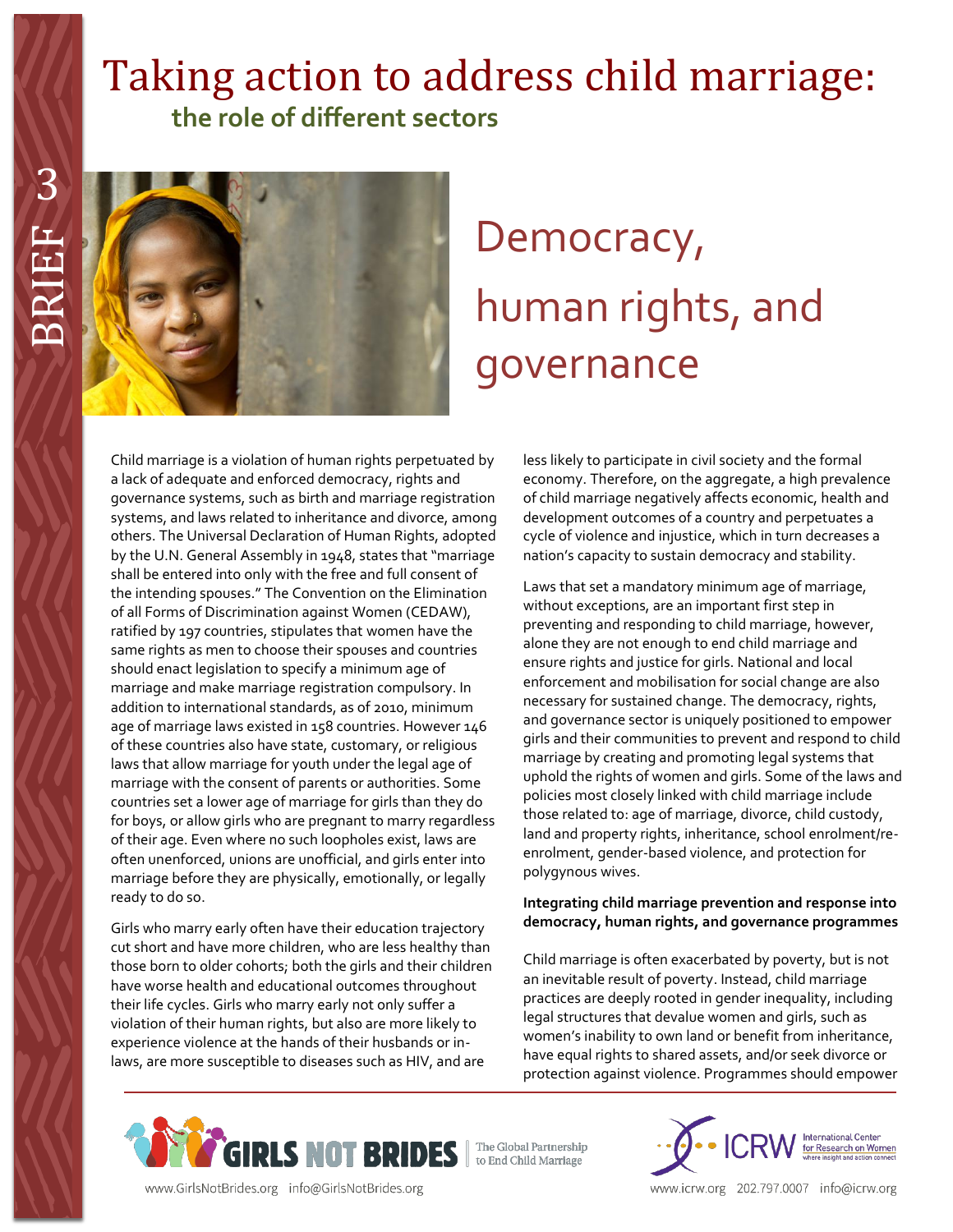

3 BRIEF girls and women with the knowledge and skills to advocate for their rights on a personal, community, and national level, as well as strengthen the legal and policy framework to support women and girls at all levels. Programmes should conduct a landscape analysis of

existing legal, as well as customary and religious laws. These laws often maintain and enforce the devaluing of girls, and can circumnavigate official age of marriage laws. Knowing traditional laws and key stakeholders will allow programmes to engage with local, cultural, and religious leaders to increase their knowledge of the harms of child marriage and motivate them to adapt customary laws to discourage the practice.

Programmes that educate women and girls of their rights and engage them in advocating for their rights have great potential to increase female participation in civil and political decision-making. Any programme working on behalf of women and girls should specifically work to engage them, as well as their families and communities, as leaders participating in key-decision making processes. Police and legal officers should be educated about existing child marriage laws, and police stations should designate family support units with personnel who have undergone training on gender-based violence and other related issues. Judicial officers (such as judges, lawyers, and paralegals) should be educated on the laws, and their roles in enforcement. Education on these laws should be part of community mobilisation and awareness-raising, and should be translated into local languages.

The most fundamental way to strengthen the legal and policy framework is through establishing laws setting 18 as the legal age of marriage and strengthening their enforcement through educating and engaging with key stakeholders such as the police and judicial officers. This can be accomplished either through community mobilisation, direct advocacy with the government, or through trainings with local police, judicial officers, and leaders. Enforcement of such laws should not criminalise families, as criminalisation often has adverse effects, driving the practice underground and further disempowering girls. Rather, initiatives should contain a strong community-led awareness raising component. Such initiatives not only raise rights-based awareness, but motivate community members to advocate for girls. In addition to a strong legal framework on child marriage, programmes should work to strengthen laws and policies around harmful practices that drive or increase as a result of child marriage, including but not limited to: child labour, trafficking, and prostitution.

# 3**Strategies for integrating child marriage**

- **Empower women and girls with knowledge of their** rights and skills to advocate for them
- **Engage women and girls in programme design**
- **Sensitise and mobilise communities on the value of** women and girls
- Utilise the media to portray and promote genderequitable attitudes and to draw attention to violations of women's rights

#### **Programme examples**

#### *[Asia Child Marriage Initiative](http://www.icrw.org/files/publications/PLAN%20ASIA%20Child%20Marriage-3%20Country%20Study.pdf) (ACMI)* is an

initiative in Bangladesh, India, and Nepal implemented by Plan Asia since 2010. The aim is to prevent child marriage and mitigate its negative consequences. Through ACMI, Plan is working in Bangladesh to increase the mean age of marriage from 15 to 18 by strengthening online birth registration and enforcing existing marriage laws. In India and Nepal, the initiative works to improve knowledge and attitudes related to child marriage, strengthen community advocacy to eliminate child marriage, and track child marriage prevalence. Child marriage is included in *all phases of the programme* cycle, since the main purpose of the programme is to prevent child marriage.

*[Yes Youth Can!](http://www.usaid.gov/sites/default/files/documents/1860/YYC%20National%20Fact%20Sheet%20Nov%202014.pdf)* was a USAID-funded programme, implemented in Kenya from 2011 to 2015. The aim was to empower young people, ages 18-35 to develop leadership skills and participate in local decisionmaking, engage with local government, and become forces for change. CEFM was not part of the *programme design, implementation, or monitoring and evaluation.*  However, in some settings, girls independently identified child marriage as an issue they wanted to tackle. Youth-focused democracy, rights, and governance programmes can be an excellent entry point for addressing attitudes, behaviours, and the enabling environment related to child marriage. This can be done through targeted conversations on age of marriage, strengthening and enforcement of local laws related to child marriage such as birth registration and age of marriage, and through the use of indicators like those suggested below.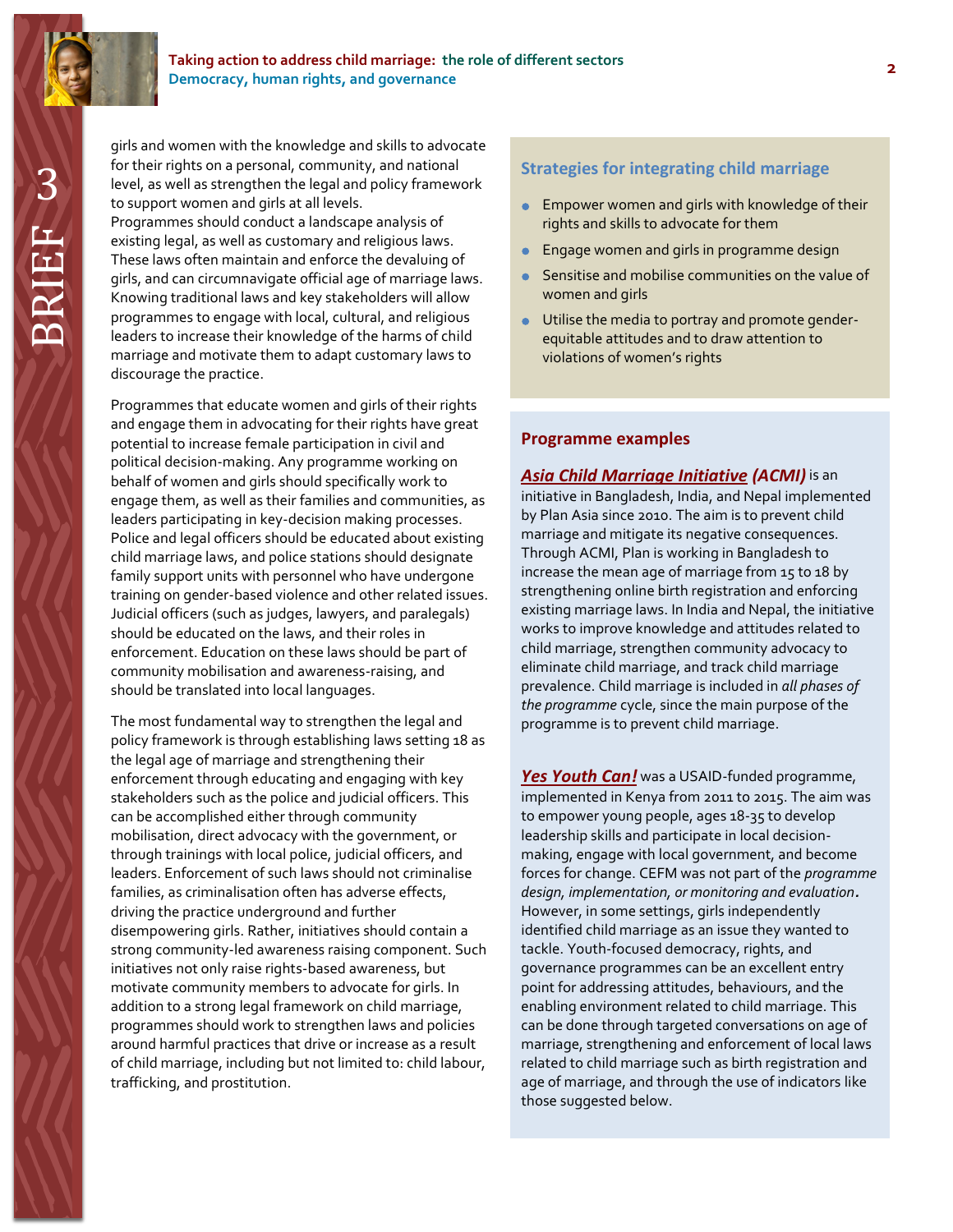

#### **Monitoring and evaluation: illustrative examples**

An initial and powerful way to integrate child marriage prevention and response into programming is by measuring changes related to child marriage, learning how these changes impact other programme areas, and then adjusting programming accordingly. The following are sample indicators that can be used in democracy, human rights, and governance programmes to understand child marriage-related impacts. For a more complete list of indicators, please refer to th[e USAID Child, Early, and Forced Marriage Resource Guide](https://www.usaid.gov/what-we-do/gender-equality-and-womens-empowerment/child-marriage) or *Girls Not Brides'* [Measuring Progress:](http://www.girlsnotbrides.org/these-indicators-will-help-measure-your-progress-towards-ending-child-marriage/) recommended indicators.

# **Monitoring and evaluation: illustrative indicators**

| <b>Indicator</b>                                                                                                                                                                                                | <b>Data source and notes</b>                                                                                                                                                  |
|-----------------------------------------------------------------------------------------------------------------------------------------------------------------------------------------------------------------|-------------------------------------------------------------------------------------------------------------------------------------------------------------------------------|
| Legal age of marriage                                                                                                                                                                                           | UNSD and data from country-specific sources                                                                                                                                   |
| Percentage of children under age 5 whose births are<br>reported as registered                                                                                                                                   | Data are collected and made publically available via DHS,<br>UNICEF MICS, national vital registration systems, WHO,<br>household survey reports, and ministry health reports. |
| Percentage of married women who report that their<br>marriage was registered                                                                                                                                    | A survey of individuals in the target population                                                                                                                              |
| Percentage of families who oppose the practices of<br>dowry/bride price                                                                                                                                         | A survey of individuals in the target population                                                                                                                              |
| Percentage of adolescent girls and boys who know their<br>rights and entitlements                                                                                                                               | A survey of individuals in the target population                                                                                                                              |
| Asking questions about specific rights would likely assess<br>knowledge. Examples: the legal rights of women, marriage<br>laws, and health rights.                                                              |                                                                                                                                                                               |
| Percentage of married girls who are confident in their<br>ability to ask for an annulment or divorce.                                                                                                           | A survey of individuals in the target population                                                                                                                              |
| This is intended to capture self-efficacy. An example could<br>include the degree to which they agree or disagree with<br>the statement: "I am confident in my ability to ask for an<br>annulment of marriage." |                                                                                                                                                                               |
| Percentage of districts (or other unit of administration)<br>where marriage registration with local government is<br>mandatory.                                                                                 | Review law and policy documents within target jurisdictions.                                                                                                                  |